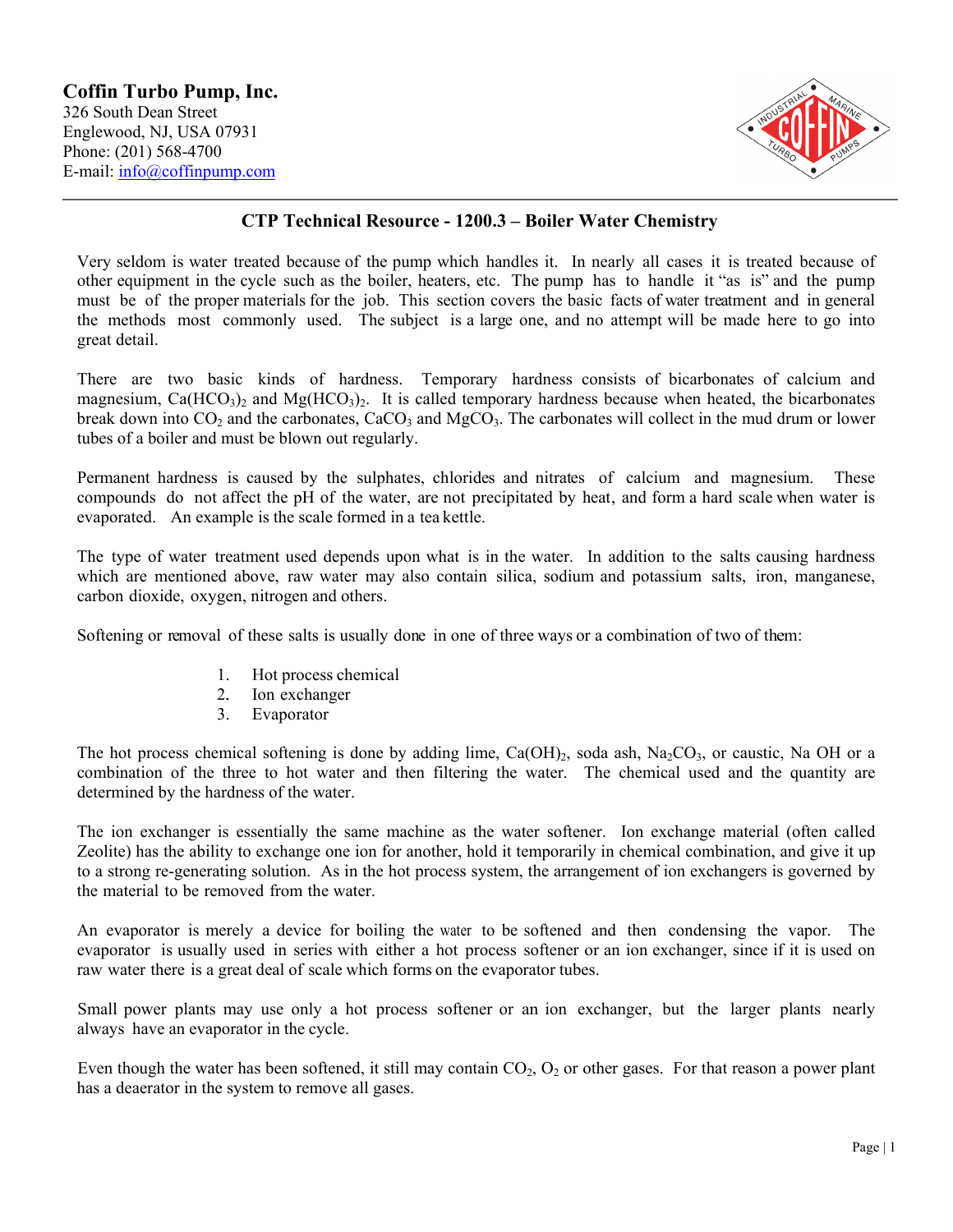

Since the feed water is treated for equipment other than the pump, a treatment system which may be perfectly satisfactory for the boiler, heaters and piping, may be death on the boiler feed pumps or the heater drain pumps. In a central station, for example, carbon steel is satisfactory for piping, valves and boiler tubes, but is no good for feed pump parts.

Boiler feed water is described as stabilized or unstabilized depending on the concentration of salts dissolved in the water. Stabilizing chemicals have the effect of reducing the rate of attack of feedwater on cast iron in the pH range of 7.0 to 11.0.

The amount of salts in the water is expressed as "total solids in parts per million" (ppm). Water having 5 grams of salt in 1,000,000 grams of water (about 265 gallons) would have 5 ppm total solids. Waters having less than 5 ppm (suchas typical condensate or evaporated make-up) may be considered unstabilized.

Stabilizing salts may enter the feedwater through raw or treated make-up water, from recirculation of boiler salines, or from direct addition of chemicals on the suction side of the pump. The ppm of solids in the makeup must be multiplied by the percentage of make-up to arrive at the net effect on the feedwater. For example, 10% make-up containing 20 ppm solids will add only 2 ppm to the feedwater.

The minimum amount of stabilizing required for the protection of cast iron and steel casings will depend on the pH value and temperature, and can be determined by referring to the chart below.



Figure 1200.7 Stabilizing saltsconcentrations for various pH and temperature values.

Solids under 5 ppm classify the water as insufficiently stabilized at any practical pH value and require corrosionresistant casing and fittings. For a pH above 9.0, the pH value is the determining factor for material selection, provided solids exceed 10 ppm. Amines or ammonia are sometimes used to control the pH value of unstabilized feedwater, usually at about pH 9.0. Because amines or ammonia do not increase the solids content, an unstabilized feedwater remains unstabilized requiring a corrosion-resistant casing and fittings. If the pH is